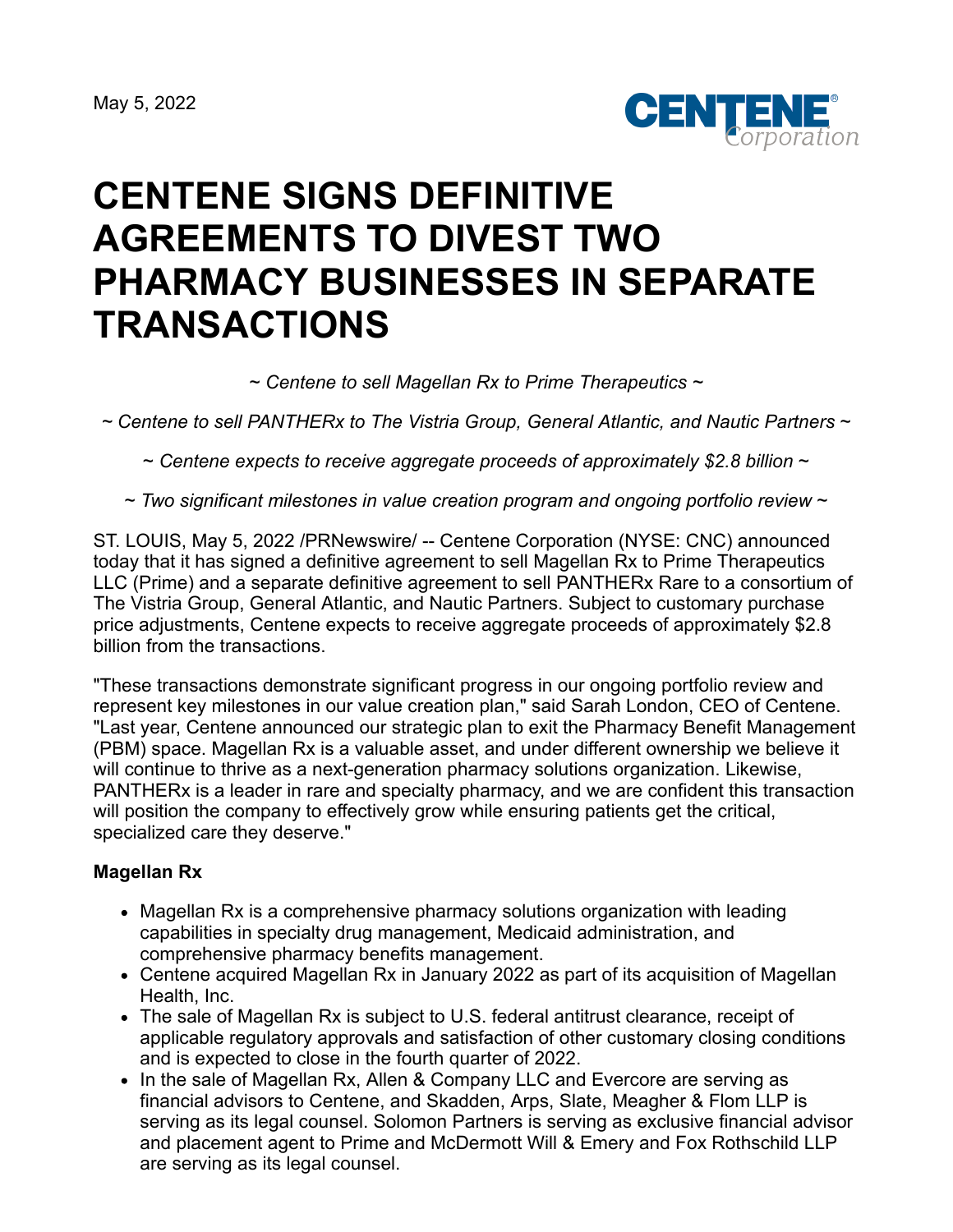## **PANTHERx**

- PANTHERx is one of the largest and fastest growing specialty and rare pharmacies in the United States.
- Centene acquired PANTHERx in December 2020.
- The sale of PANTHERx is subject to U.S. federal antitrust clearance, receipt of applicable regulatory approvals and satisfaction of other customary closing conditions and is expected to close in the next two to four months.
- In the sale of PANTHERx, Barclays is serving as financial advisor to Centene, and Bass Berry Sims, PLC is serving as its legal counsel.

Centene intends to use the majority of the net proceeds from the sales to repurchase stock and the balance to reduce debt. Each of the transactions is expected to be neutral to slightly accretive to Centene's Adjusted Earnings Per Share in the 12-month period post-closing.

#### **About Centene Corporation**

Centene Corporation, a Fortune 25 company, is a leading healthcare enterprise that is committed to helping people live healthier lives. The Company takes a local approach – with local brands and local teams – to provide fully integrated, high-quality, and cost-effective services to government-sponsored and commercial healthcare programs, focusing on underinsured and uninsured individuals. Centene offers affordable and high-quality products to nearly 1 in 15 individuals across the nation, including Medicaid and Medicare members (including Medicare Prescription Drug Plans) as well as individuals and families served by the Health Insurance Marketplace, the TRICARE program, and individuals in correctional facilities. The Company also serves several international markets, and contracts with other healthcare and commercial organizations to provide a variety of specialty services focused on treating the whole person. Centene focuses on long-term growth and value creation as well as the development of its people, systems, and capabilities so that it can better serve its members, providers, local communities, and government partners.

Centene uses its investor relations website to publish important information about the Company, including information that may be deemed material to investors. Financial and other information about Centene is routinely posted and is accessible on Centene's investor relations website, [https://investors.centene.com/.](https://investors.centene.com/)

#### **Forward-Looking Statements**

*All statements, other than statements of current or historical fact, contained in this press release are forward-looking statements. Without limiting the foregoing, forward-looking statements often use words such as "believe," "anticipate," "plan," "expect," "estimate," "intend," "seek," "target," "goal," "may," "will," "would," "could," "should," "can," "continue" and other similar words or expressions (and the negative thereof). Centene (the Company, our, or we) intends such forward-looking statements to be covered by the safe-harbor provisions for forward-looking statements contained in the Private Securities Litigation Reform Act of 1995, and we are including this statement for purposes of complying with these safe-harbor provisions. In particular, these statements include, without limitation, statements about our future operating or financial performance, market opportunity, value creation strategy, competition, expected activities in completed and future acquisitions, including statements about the impact of our recently completed acquisition of Magellan Health (the Magellan Acquisition), other recent and future acquisitions and dispositions, investments and the adequacy of our available cash resources. These forward-looking statements reflect our current views with respect to future events and are based on*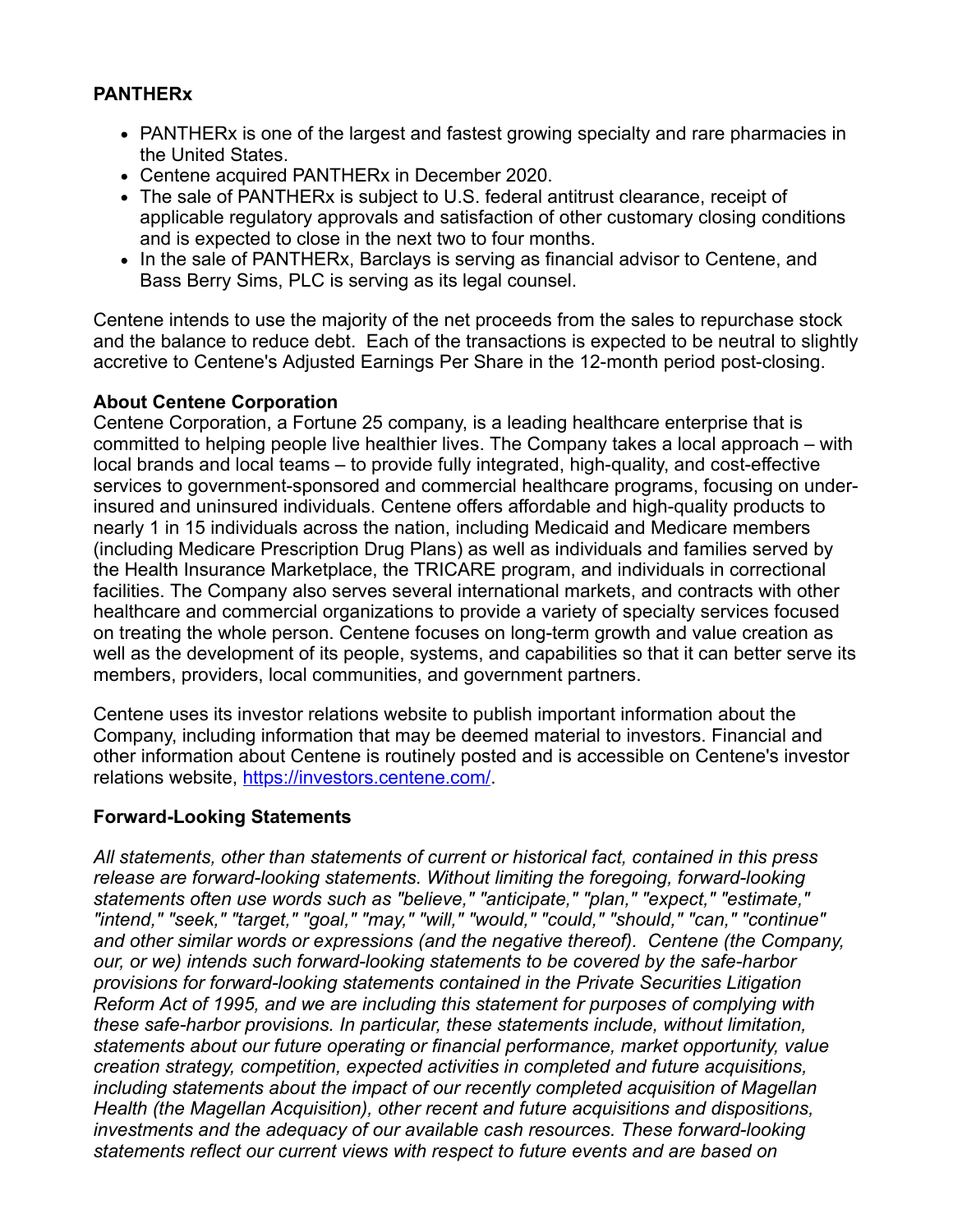*numerous assumptions and assessments made by us in light of our experience and perception of historical trends, current conditions, business strategies, operating environments, future developments and other factors we believe appropriate. By their nature, forward-looking statements involve known and unknown risks and uncertainties and are subject to change because they relate to events and depend on circumstances that will occur in the future, including economic, regulatory, competitive and other factors that may cause our or our industry's actual results, levels of activity, performance or achievements to be materially different from any future results, levels of activity, performance or achievements expressed or implied by these forward-looking statements. These statements are not guarantees of future performance and are subject to risks, uncertainties and assumptions. All forward-looking statements included in this press release are based on information available to us on the date hereof. Except as may be otherwise required by law, we undertake no obligation to update or revise the forward-looking statements included in this press release, whether as a result of new information, future events or otherwise, after the date hereof. You should not place undue reliance on any forward-looking statements, as actual results may differ materially from projections, estimates, or other forward-looking statements due to a variety of important factors, variables and events including, but not limited to: our ability to accurately predict and effectively manage health benefits and other operating expenses and reserves, including fluctuations in medical utilization rates due to the impact of COVID-19; the risk that the election of new directors, changes in senior management, and inability to retain key personnel may create uncertainty or negatively impact our ability to execute quickly and effectively; uncertainty as to the expected financial performance of the combined company following the recent completion of the Magellan Acquisition; the possibility that the expected synergies and value creation from the Magellan Acquisition or the acquisition of WellCare Health Plans, Inc.(the WellCare Acquisition) (or other acquired businesses) will not be realized, or will not be realized within the respective expected time periods; disruption from the integration of the Magellan Acquisition or from the integration of the WellCare Acquisition, unexpected costs, or similar risks from other acquisitions we may announce or complete from time to time, including potential adverse reactions or changes to business relationships with customers, employees, suppliers or regulators, making it more difficult to maintain business and operational relationships; the risk that the closing conditions, including applicable regulatory approvals, for the pending sales of Magellan Rx and PANTHERx may be delayed or not obtained; a downgrade of the credit rating of our indebtedness; competition; membership and revenue declines or unexpected trends; changes in healthcare practices, new technologies, and advances in medicine; increased healthcare costs; changes in economic, political or market conditions; changes in federal or state laws or regulations, including changes with respect to income tax reform or government healthcare programs as well as changes with respect to the Patient Protection and Affordable Care Act and the Health Care and Education Affordability Reconciliation Act (collectively referred to as the ACA) and any regulations enacted thereunder that may result from changing political conditions, the new administration or judicial actions; rate cuts or other payment reductions or delays by governmental payors and other risks and uncertainties affecting our government businesses; our ability to adequately price products; tax matters; disasters or major epidemics; changes in expected contract start dates; provider, state, federal, foreign and other contract changes and timing of regulatory approval of contracts; the expiration, suspension, or termination of our contracts with federal or state governments (including, but not limited to, Medicaid, Medicare, TRICARE or other customers); the difficulty of predicting the timing or outcome of legal or regulatory proceedings or matters, including, but not limited to, our ability to resolve claims and/or allegations made by states with regard to past practices, including at Envolve Pharmacy Solutions, Inc. (Envolve), as our pharmacy benefits manager (PBM) subsidiary, within the reserve estimate we recorded in 2021 and on other acceptable terms, or at all, or whether*